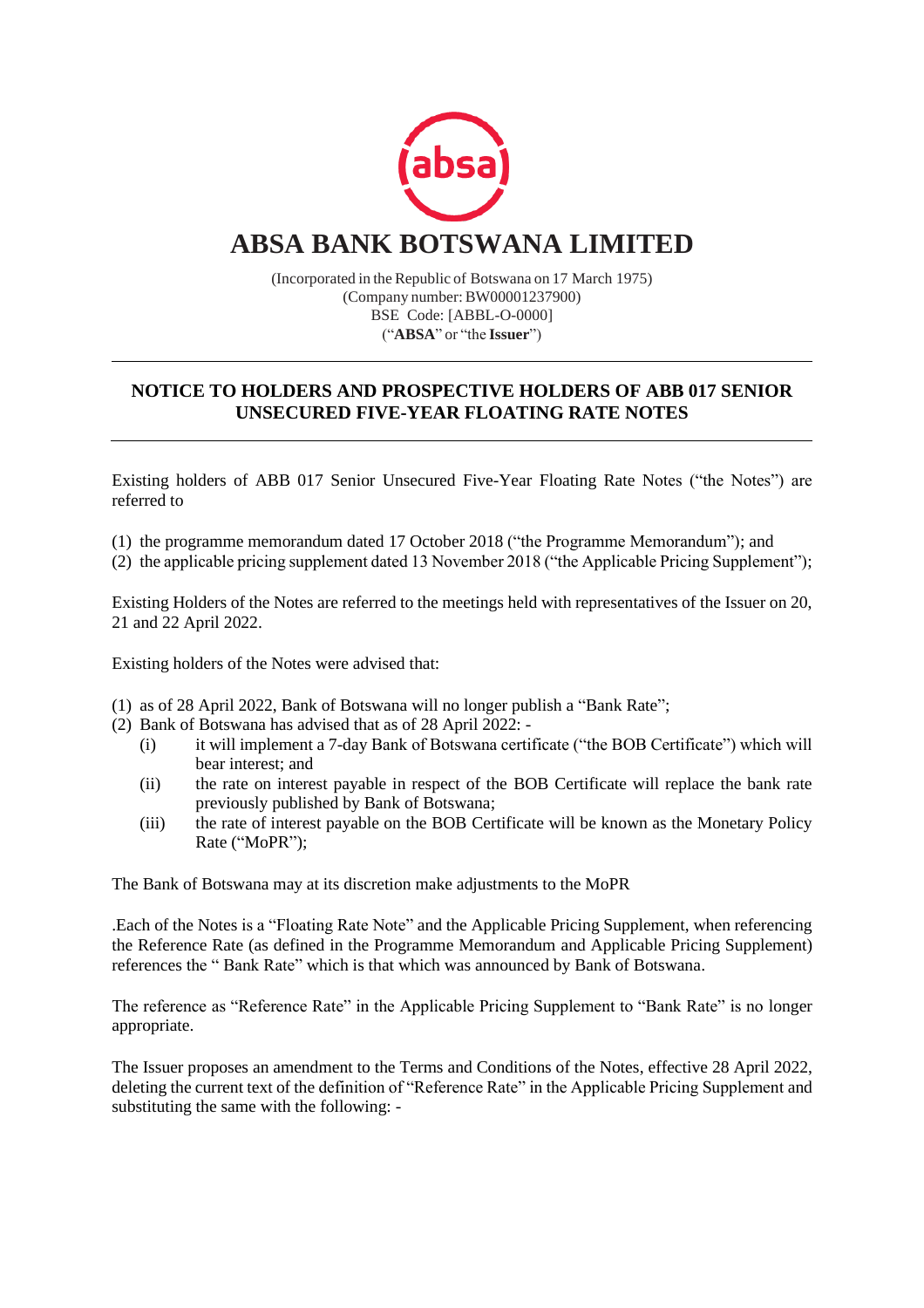"the Monetary Policy Rate, being the prevailing percent yield on the 7 Day Bank of Botswana Certificates as may be adjusted by Bank of Botswana, and as announced by Bank of Botswana from time to time".

The Issuer intends that holders of the Notes should be placed in the same position as they were in had the "Bank Rate" as referred to in the Terms and Conditions in the Applicable Pricing Supplement not been replaced with the Monetary Policy Rate, and as if the Monetary Rate Policy was calculated on the same basis as the said "Bank Rate".

Based on the MoPR as announced on 28 April 2022 being the prevailing yield on 7day Bank of Botswana Certificates of 1.14% per annum, the Issuer proposes that, effective 28 April 2022, the Terms and Conditions set forth in the Applicable Pricing Supplement be further amended by deletion in the definition of "Margin" of 1.25% per annum and replacing the same with 3.86% per annum".

In that way holders of the Notes will be entitled to the same interest on the Notes as was receivable prior to 28 April 2022, after 28 April 2022.

As set out in the Programme Memorandum, the Interest Rate (as defined in the Programme Memorandum and Applicable Pricing Supplement) in respect of each of the Notes shall be determined by the Calculation Agent (as defined in the Programme Memorandum and the Applicable Pricing Supplement).

In determining the Interest Rate, the said Calculation Agent shall calculate the average (the arithmetic mean between) of the Reference Rates announced by Bank of Botswana, within the Interest Period (as defined in the Programme Memorandum and Applicable Pricing Supplement) in respect of which the calculation is made.

The Margin, as amended, shall be applied to the average of the Reference Rates in an Interest Period.

In terms of the Programme Memorandum the prior written consent of all holders of the Notes is required to amend the terms and conditions of the Notes provided that no such amendment shall be of force and effect unless notices have been given to all holders of the Notes.

In terms of condition 7 of the Notes contained in the Programme Memorandum notice shall be given by publication on Xnews and publication in a newspaper, and may also be given by sending the notice by email or post to holders of the Notes.

This notice serves as a notice of intention to amend the terms and conditions of the Notes to holders thereof.

Holders of Notes are required to indicate consent to the amendments by completing form A which can be obtained from the Issuer and returning that form to the Transfer Agent, Transaction Management Services Proprietary Limited attention: Stephen Pezarro, email: stephen@corpservebotswana.com, fax: +267 393 2243 within 5 business days of receipt by the holder of this Note.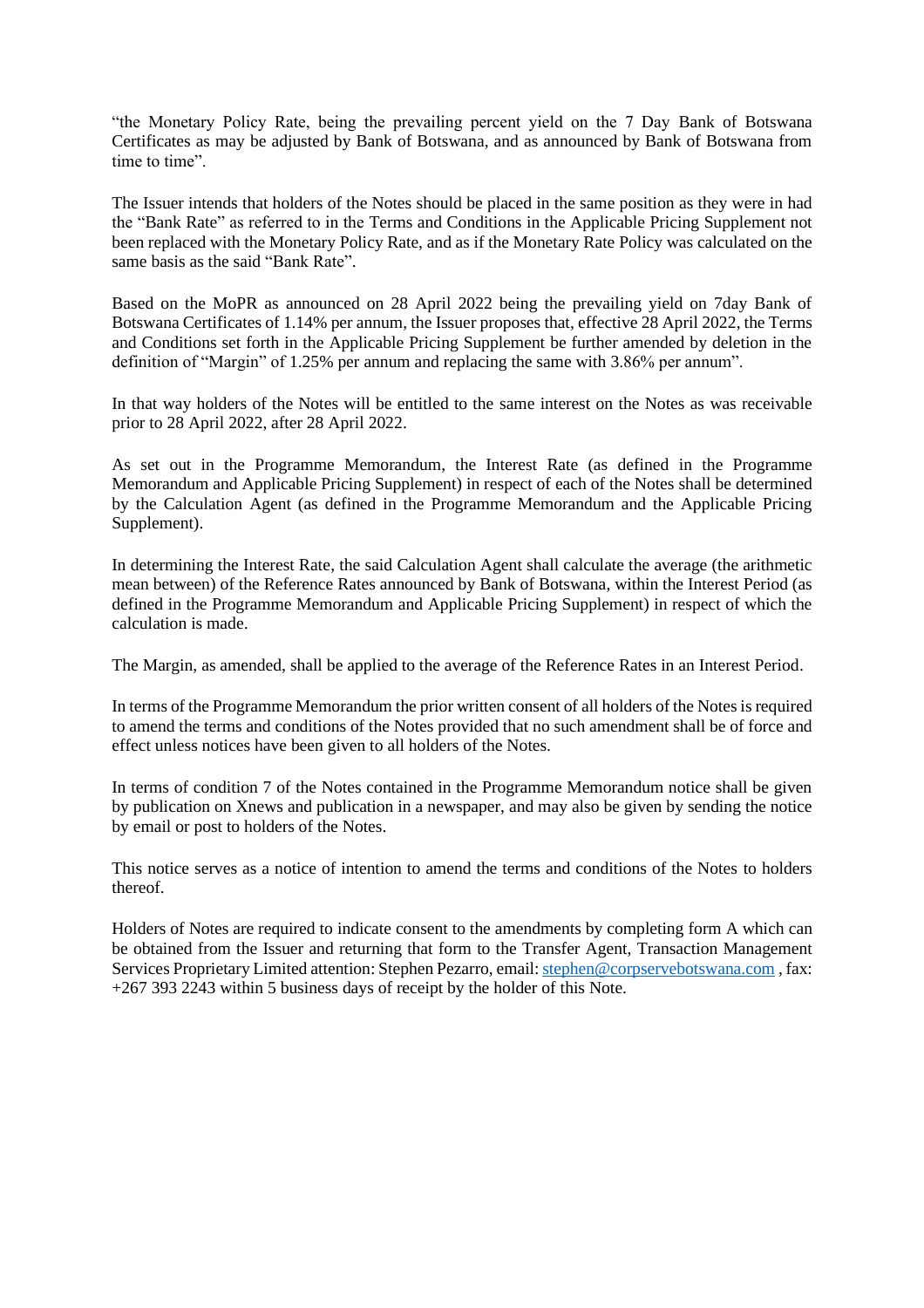#### **DIRECTORS OF THE ISSUER**

Directors of the Issuer as at date of this notice are:

- (1) Keabetswe Agatha Moshagane
- (2) Kgotlayarona Ramaphane
- (3) Cosmas Moapare
- (4) Benjamin Monaheng Kodisang
- (5) Sari Helena Nikka
- (6) Cynthia Morapedi
- (7) Daniel Neo Moroka
- (8) Sethunya Dorothy Makepe
- (9) Thabo Kagiso Matthews
- (10) Saviour Mwepu Chibiya

#### **CONSENTS**

The advisors to the Issuer in respect of the Notes to whom reference is made in this Notice have given their consents to be so referred to.

#### **RESPONSIBILITY STATEMENT OF THE MEMBERS OF THE BOARD**

The Board of Directors is confident that the business and financial integrity of the Issuer shall remain sound.

The members of the Board, whose names are given on this Notice collectively and individually accept full responsibility for the accuracy of the information given and certify that to the best of their knowledge and belief there are no other facts the omission of which would make any statement false or misleading, that they have made all reasonable enquiries to ascertain such facts and (if applicable) that this Notice contains all information required by law.

The members of the Board confirm that this includes all such information within their knowledge (or which it would be reasonable for them to obtain by making enquiries) as investors and their professional advisers would reasonably require and reasonably expect to find for the purpose of making an informed assessment of the assets and liabilities, financial position, profits and losses and prospects of the Issuer and of the rights attaching to the securities to which this Notice relates.

## **CORPORATE INFORMATION**

| Fifth Floor, Prime Plaza, Plot 74358, Central<br>Fifth Floor, Prime Plaza, Plot 74358, Central<br>Business District, Gaborone, Botswana<br>Business District, Gaborone, Botswana<br>P O Box 478<br>P O Box 478 | <b>Issuer</b>      | <b>Issuer's Principal Place of Business</b> |
|----------------------------------------------------------------------------------------------------------------------------------------------------------------------------------------------------------------|--------------------|---------------------------------------------|
| Contact: Kealeboga Bojosi<br>Contact: Kealeboga Bojosi                                                                                                                                                         | Gaborone, Botswana | Gaborone, Botswana                          |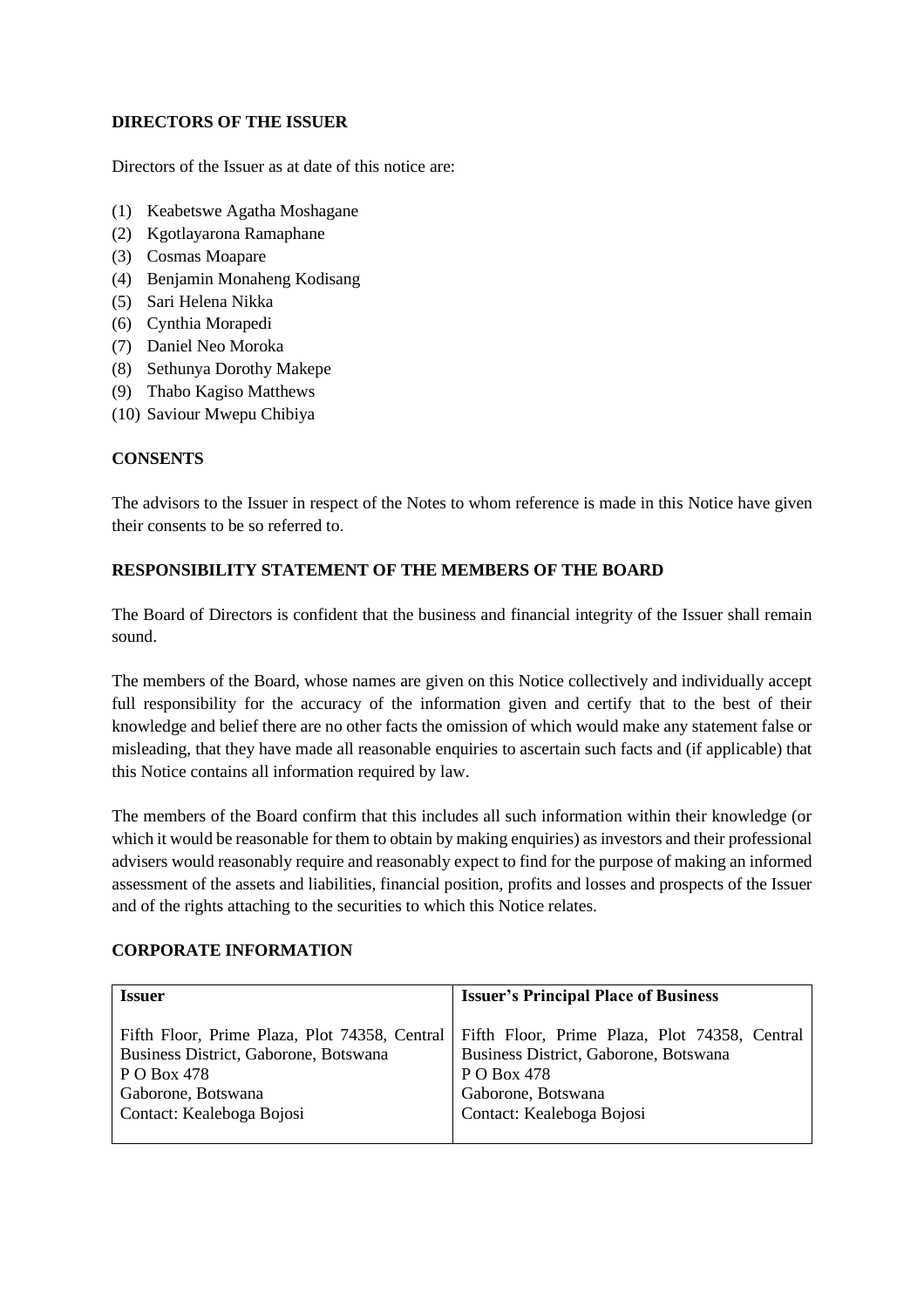| <b>Legal Advisor to the Issuer and Arranger</b>                                                                                                                                                                      | <b>Arrangers and Dealers</b>                                                                                                                                                                                                                                                                     |
|----------------------------------------------------------------------------------------------------------------------------------------------------------------------------------------------------------------------|--------------------------------------------------------------------------------------------------------------------------------------------------------------------------------------------------------------------------------------------------------------------------------------------------|
| <b>Bothole Law Group</b><br>6th Floor, Exponential Building Plot 54351,<br>New CBD, Gaborone<br>P O Box 1027 AAD, Gaborone, Botswana<br><b>Contact: Neill Armstrong</b>                                              | <b>ABSA Bank Botswana Limited</b><br>Fifth Floor, Prime Plaza, Plot 74358, Central<br>Business District, Gaborone, Botswana<br>P O Box 478<br>Gaborone, Botswana<br>Contact: Kealeboga Bojosi                                                                                                    |
| <b>Sponsoring Broker</b>                                                                                                                                                                                             | <b>Trustee</b>                                                                                                                                                                                                                                                                                   |
| Motswedi Securities (Proprietary) Limited<br>Plot 113, Unit 30,<br>Kgale Mews, Gaborone<br>Private Bag 00223, Gaborone                                                                                               | <b>J.Y.</b> Stevens<br>Desert Secretarial Services Proprietary Limited<br>Plot 64518, Fairgrounds, Gaborone, Botswana<br>PO Box 211008, Bontleng, Gaborone, Botswana                                                                                                                             |
| <b>Company Secretary</b><br>Desert Secretarial Services Proprietary Limited<br>Plot 64518, Fairgrounds, Gaborone, Botswana<br>P O Box 211008, Bontleng, Gaborone,<br><b>Botswana</b><br><b>Contact: Robert Vinen</b> | Issuing, Transfer, Calculation and Paying<br><b>Agent</b><br>Transaction Management Services Proprietary<br>Limited t/a Corpserve<br>Fairgrounds Office Park, Unit 206 Showgrounds<br>Close Plot 64516, Gaborone, Botswana<br>P.O. Box 1583, AAD, Gaborone, Botswana<br>Contact: Stephen Pezarro |

# **DATED AT GABORONE ON THIS 29TH DAY OF APRIL 2022**





\_\_\_\_\_\_\_\_\_\_\_\_\_\_\_\_\_\_\_\_\_\_\_\_\_\_\_\_ \_\_\_\_\_\_\_\_\_\_\_\_\_\_\_\_\_\_\_\_\_\_\_\_\_\_\_\_\_\_

Name: Daniel N Moroka Name: Cosmas Moapare

Capacity: Chairman Capacity: Lead Independent Non-executive Director

Who warrants his authority hereto Who warrants his authority hereto

**Arranger and Dealer Legal Advisor to the Issuer and Sponsoring BrokerArranger**